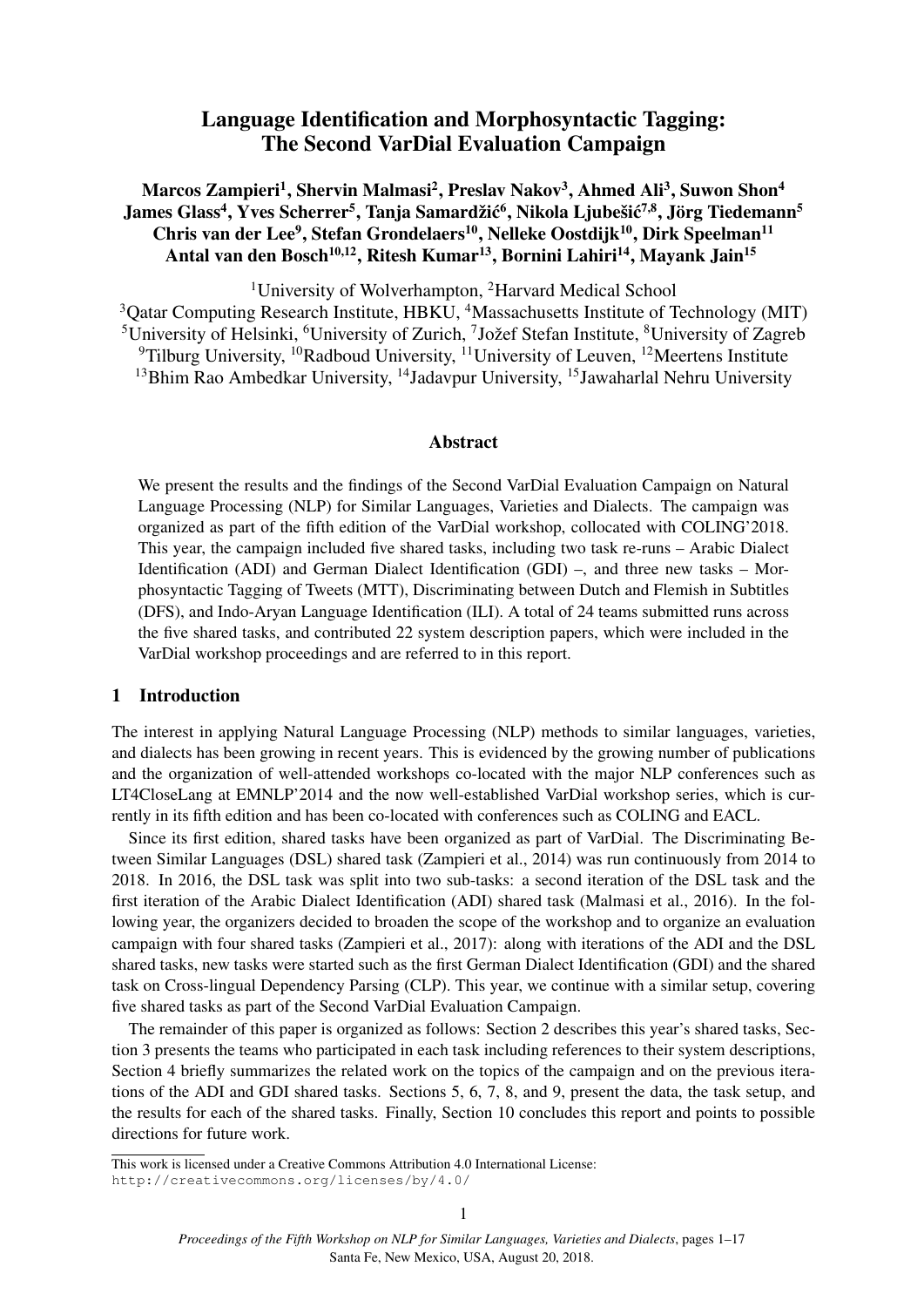## 2 Shared Tasks at VarDial 2018

The VarDial Evaluation Campaign 2018 featured five shared tasks including two task re-runs and three new shared tasks. The two task re-runs were the following:

Third Arabic Dialect Identification (ADI): This year's third edition of the ADI task addressed the multi-dialectal challenge in spoken Arabic in the broadcast domain. Previously, we shared acoustic features and lexical word sequences extracted from large-vocabulary speech recognition (LVCSR). This year, we added phonetic features, aiming at enabling the use of both prosodic and phonetic features, which are helpful for distinguishing between different dialects. We have seen many researchers combine acoustic with linguistic features in previous years (Malmasi et al., 2016; Zampieri et al., 2017), and thus we thought it would be interesting to explore the contribution of phonetic features in overall dialect identification systems.

Second German Dialect Identification (GDI): Following a successful first edition of the (Swiss) German Dialect Identification task in 2017, a second iteration of the GDI task has been organized. We provided updated data on the same Swiss German dialect areas as last year (Basel, Bern, Lucerne, Zurich), and added a fifth "surprise dialect", for which no training data was made available. The participants could take part in two sub-tracks: one on the traditional four-way classification (without the surprise dialect), and another one on five-way classification (with the surprise dialect).

Along with the two task re-runs, the VarDial evaluation campaign included three new shared tasks:

Morphosyntactic Tagging of Tweets (MTT): This task focused on morphosyntactic annotation (900+ labels) of non-canonical Twitter varieties for three South-Slavic languages: Slovene, Croatian, and Serbian. Task participants obtained large manually annotated and raw canonical datasets, as well as small manually annotated Twitter datasets. The task allowed participants to exploit the varieties on two dimensions: (*i*) a comparison of canonical vs. non-canonical language, and (*ii*) the overall proximity of the three languages.

Discriminating between Dutch and Flemish in Subtitles (DFS): The task focused on determining whether a text is written in the Netherlandic vs. the Flemish variant of the Dutch language. For this task, participants were provided with a dataset consisting of over 50,000 subtitle phrases. Since there is a lack of automatic classification studies on the Netherlandic and the Flemish Dutch varieties, and no Netherlandic/Flemish corpus of this size existed, we believe the task was a scientifically interesting step towards developing and comparing language variety classification models using subtitles, and thereby analyzing the proximity of the language varieties in a new way. The latter is not only of interest for improving computational linguistics applications, but it also adds to insights in variational linguistics in general.

Indo-Aryan Language Identification (ILI): This task focused on identifying five closely-related languages from the Indo-Aryan language family – Hindi (also known as Khari Boli), Braj Bhasha, Awadhi, Bhojpuri and Magahi. These languages are part of a continuum starting from Western Uttar Pradesh (Hindi and Braj Bhasha) to Eastern Uttar Pradesh (Awadhi and Bhojpuri) and the neighbouring Eastern state of Bihar (Bhojpuri and Magahi). For this task, the participants were provided with a dataset of approximately 15,000 sentences in each language, mainly from the literature domain, which were published either on the web or in print. This is the first dataset made available for these languages (except for Hindi). We believe that it will not only be useful for the automatic identification of these languages and for developing NLP applications, but it will also enable insights into the proximity level of these languages, which are often mistakenly considered as varieties of Hindi, especially outside the scholarly linguistic circles.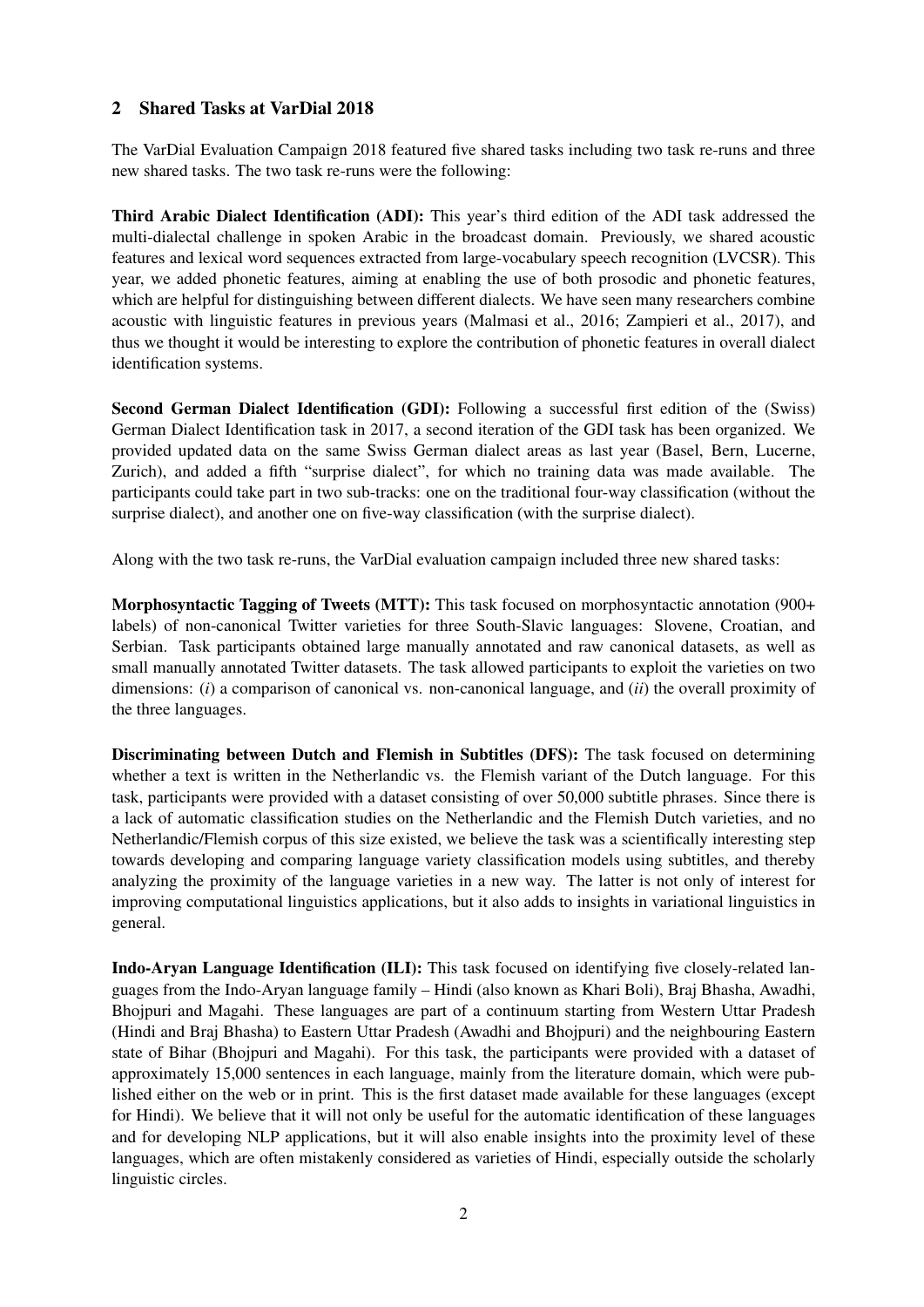#### 3 Participating Teams

The VarDial Evaluation Campaign received a very positive response from the NLP community. A total of 54 teams registered to participate in the five shared tasks, which is an absolute record for VarDial. Eventually, 24 teams submitted runs and 22 of them also contributed system description papers. The participants were free to participate in one or more tasks, and the number of submissions varied widely across the tasks, ranging from 6 entries for ADI and MTT to 12 entries for DFS. Table 1 lists the participating teams, the shared tasks they took part in, and a reference to the system description paper.

| <b>Team</b>              | <b>ADI</b> | <b>DFS</b> | <b>GDI</b> | ILI | <b>MTT</b>   | <b>System Description Papers</b>              |
|--------------------------|------------|------------|------------|-----|--------------|-----------------------------------------------|
| Arabic_Identification    |            |            |            |     |              |                                               |
| benf                     |            |            |            |     |              |                                               |
| <b>BZU</b>               |            |            |            |     |              | (Naser and Hanani, 2018)                      |
| <b>CLiPS</b>             |            |            |            |     |              | (Kreutz and Daelemans, 2018)                  |
| <b>CEA List DeepLIMA</b> |            |            |            |     | $\checkmark$ | (Meftah and Semmar, 2018)                     |
| CoAStaL                  |            |            |            |     |              |                                               |
| DFSlangid                |            | ✓          |            |     |              |                                               |
| dkosmajac                |            |            |            |     |              |                                               |
| GDI_classification       |            |            |            |     |              | (Ciobanu et al., 2018a)                       |
| <b>ILIdentification</b>  |            |            |            |     |              | (Ciobanu et al., 2018b)                       |
| <b>JANES</b>             |            |            |            |     | ✓            | (Ljubešić, 2018)                              |
| <b>JSI</b>               |            |            |            |     |              | (Ljubešić, 2018)                              |
| LaMa                     |            |            |            |     |              |                                               |
| LTL-UDE                  |            |            |            |     | $\checkmark$ |                                               |
| mmb_lct                  |            |            |            |     |              | (Kroon et al., 2018)                          |
| safina                   |            |            |            |     |              | (Ali, 2018a; Ali, 2018b; Ali, 2018c)          |
| STEVENDU2018             |            |            |            |     |              | (Du and Wang, 2018)                           |
| <b>SUKI</b>              |            |            |            |     |              | (Jauhiainen et al., 2018a; Jauhiainen et al., |
|                          |            |            |            |     |              | 2018b; Jauhiainen et al., 2018c)              |
| <b>SYSTRAN</b>           |            |            |            |     |              | (Michon et al., 2018)                         |
| <b>Taurus</b>            |            | ✓          |            |     |              | (van Halteren and Oostdijk, 2018)             |
| Tübingen-Oslo            |            |            |            |     |              | (Çöltekin et al., 2018)                       |
| <b>Twist Bytes Meta</b>  |            |            |            |     |              | (Benites et al., 2018)                        |
| <b>UH&amp;CU</b>         |            |            |            |     | ✓            | (Silfverberg and Drobac, 2018)                |
| UnibucKernel             |            |            |            |     |              | (Butnaru and Ionescu, 2018)                   |
| we_are_indian            |            |            |            | ✓   |              | (Gupta et al., 2018)                          |
| <b>XAC</b>               |            | ✓          | ✓          | ✓   |              | (Barbaresi, 2018)                             |
| <b>Total</b>             | 6          | 12         | 8          | 8   | 6            | 22                                            |

Table 1: The teams that participated in the VarDial'2018 evaluation campaign.

## 4 Previous Shared Tasks

Since the first DSL challenge, the shared tasks organized within the scope of the VarDial workshop have enjoyed substantial increase in the number of participants and in the overall interest from the NLP community. This motivated the organizers to turn the shared tasks at VarDial into a more comprehensive evaluation exercise with four shared tasks in 2017. This year, the VarDial workshop featured the second edition of the VarDial evaluation campaign with five shared tasks.

This year's second edition of the VarDial Evaluation Campaign was preceded by the first edition of the campaign in 2017 with four shared tasks (Zampieri et al., 2017). Earlier editions of the VarDial workshop featured the DSL shared task, and the ADI shared tasks, which focused on discriminating between similar languages and language varieties in a multilingual dataset and for Arabic dialects, respectively (Zampieri et al., 2014; Zampieri et al., 2015; Malmasi et al., 2016).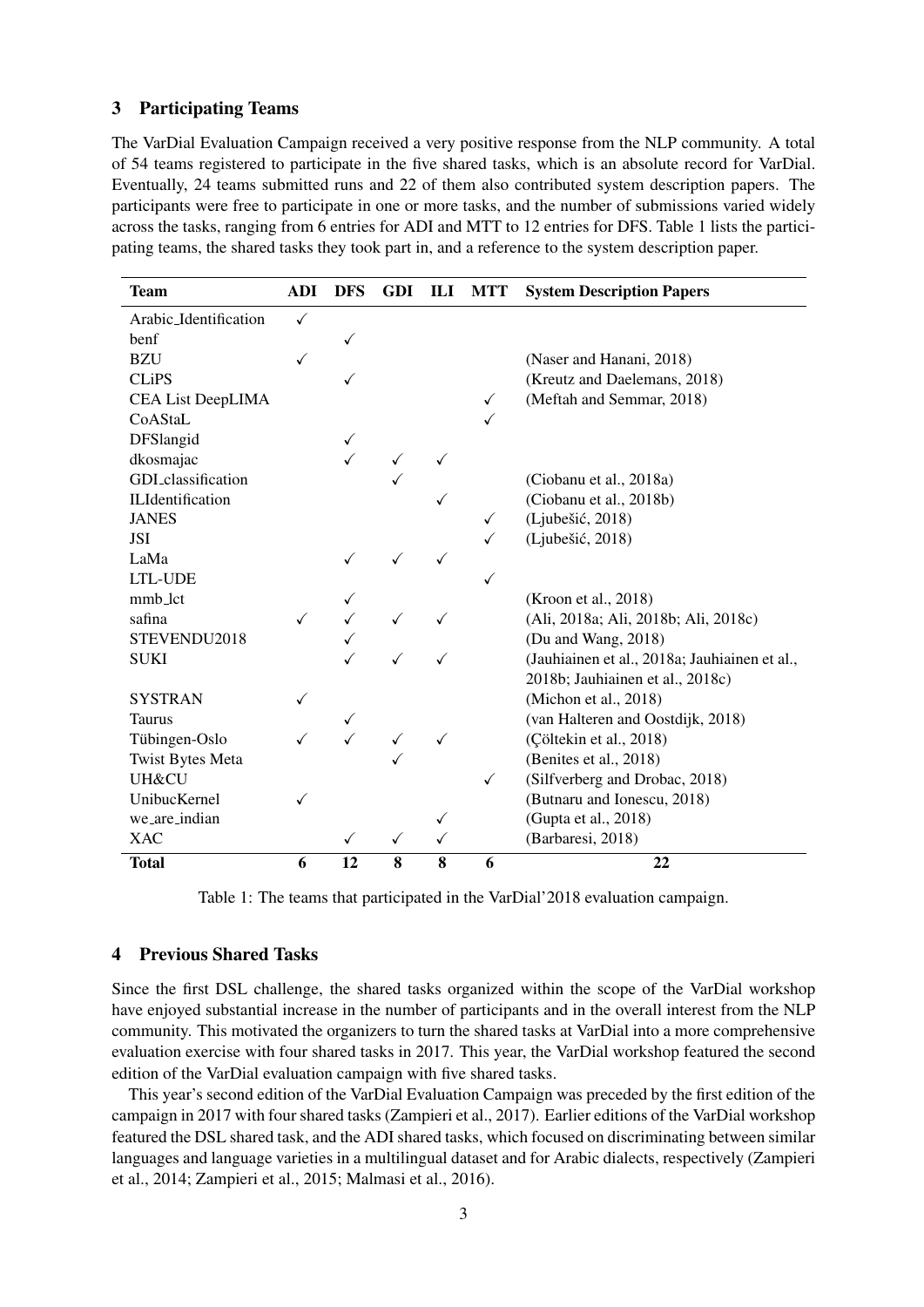#### 4.1 Previous ADI tasks

The first ADI task was introduced in 2016 (Malmasi et al., 2016). It offered as input only lexical information extracted from Arabic LVCSR. The second iteration of the ADI task (Zampieri et al., 2017) introduced multi-modality for dialect identification, using i-vectors for the acoustic representation in addition to lexical features.

The Arabic Multi-Genre Broadcast MGB-3 challenge (Ali et al., 2017) built on the success of the previous two VarDial ADI tasks and introduced the challenge to the speech community, where more attention was paid to the raw audio data using various acoustic representations as well as unsupervised techniques. It is worth noting that all previous challenges used data from the broadcast news domain, with ten hours per dialect for training and two hours per dialect for development and two hours for testing. In contrast, we had fifty hours for training, ten hours testing, and ten hours for development.

#### 4.2 Previous GDI task

The previous GDI task was part of the first VarDial evaluation campaign (Zampieri et al., 2017). It provided manual transcriptions of recorded interviews from four dialect areas of the German-speaking Switzerland, namely Bern, Basel, Lucerne, and Zurich. The training and the test data was extracted from the ArchiMob corpus (Samardžić et al., 2016). The training data consisted in  $3,000-4,000$  utterances from 3–5 different speakers per dialect; the test data consisted of about 900 utterances by a single speaker per dialect. A total of ten teams participated in the 2017 GDI task and the two best-performing systems (Bestgen, 2017; Malmasi and Zampieri, 2017b) achieved weighted F1-measure of up to 0.66. Transcribers were shown to affect the performance of the systems, e.g., for the Lucerne dialect, whose test set was transcribed by a different person than the training set, recall figures were only around 0.3.

## 5 Third Arabic Dialect Identification (ADI)

This year's third edition of the ADI task addressed the multi-dialectal challenge in spoken Arabic in the broadcast domain. Last year, in the second edition of the ADI task (Zampieri et al., 2017), we offered the input represented as (*i*) automatic text transcriptions generated using large-vocabulary speech recognition (LVCSR), and (*ii*) acoustic features. This year, we further added phonetic input, which enabled researchers to use both prosodic and phonetic features, which have been shown to be helpful for distinguishing between different dialects (Najafian et al., 2018). We have seen many researchers combine acoustic and lexical features, and thus it was interesting to explore the potential contribution of phonetic features in an overall dialect identification system.

#### 5.1 Dataset

For training and development, we released the same data as for last year's VarDial evaluation campaign (Zampieri et al., 2017). For testing, we prepared two new datasets: (*i*) an in-domain one as in 2017, and (*ii*) an out-of-domain one from YouTube. The duration of the utterances in the YouTube dataset was uniformly distributed between 5 and 30 seconds. We did not inform the participants that there would be an out-of-domain test dataset; we just merged (*i*) and (*ii*) to make a combined test set, but we then evaluated the two parts separately. Each dataset consisted of five Arabic dialects: Egyptian (EGY), Levantine (LEV), Gulf (GLF), North African (NOR), and Modern Standard Arabic (MSA). Detailed statistics about all ADI datasets are shown in Table 2.

For all datasets, we provided to the participants already extracted acoustic features, ASR output, and phonetic features. For acoustic features, we extracted dialect embeddings using an end-to-end dialect identification system, as studies have shown that embeddings from end-to-end models outperform the conventional i-vectors. We used four convolutional layers and two fully connected layers. The parameters for the DNN structure and the training setup were as described in (Shon et al., 2018). We extracted embeddings from the last fully connected layer which was 600-dimensional.

We generated the ASR output using a multi-dialect LVCSR system trained on 1,200 hours for acoustic modeling and on 110 million words for language modeling. More detail about the system, which is the winning system in the MGB-2 challenge, can be found in (Khurana and Ali, 2016).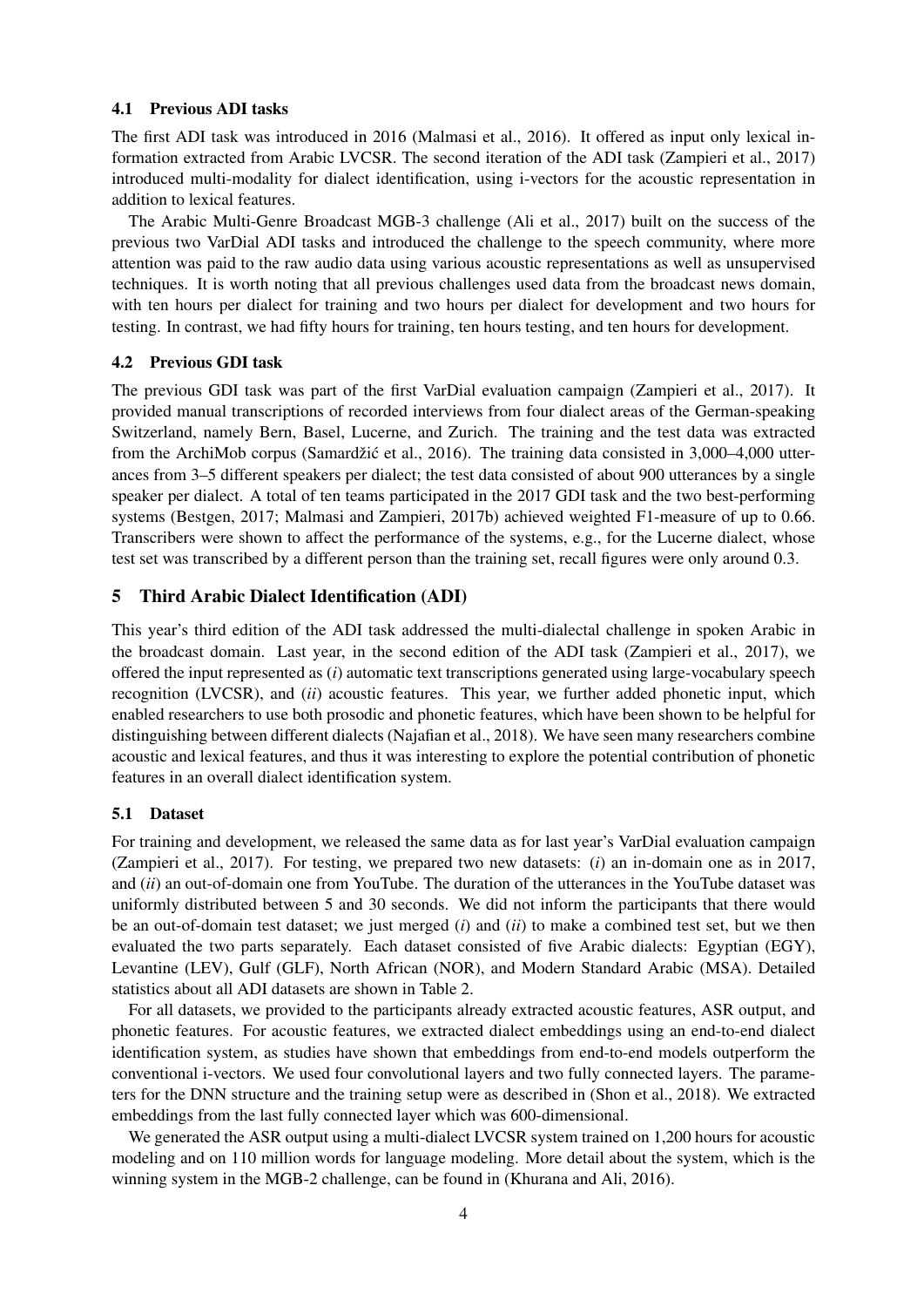For the phoneme features, we used the BUT phoneme recognizer (Matejka et al., 2005), which supports languages such as Czech, Russian, Hungarian and English. Despite the language mismatch, the recognizer made predictions for each phoneme label. This is consistent with a previous study that has shown that the Hungarian phoneme recognizer can be useful for Arabic dialect identification (Shon et al., 2017).

|                | <b>Training</b> |      | <b>Development</b> |      | <b>Testing</b><br>(Broadcast) |      | <b>Testing</b><br>(YouTube) |      |
|----------------|-----------------|------|--------------------|------|-------------------------------|------|-----------------------------|------|
| <b>Dialect</b> | Ex.             | Dur. | Ex.                | Dur. | Ex.                           | Dur. | Ex.                         | Dur. |
| EGY            | 3,093           | 12.4 | 298                | 2.0  | 302                           | 2.0  | 1,143                       | 5.5  |
| <b>GLF</b>     | 2,744           | 10.0 | 264                | 2.0  | 250                           | 2.1  | 1,147                       | 5.6  |
| LAV            | 2,851           | 10.3 | 330                | 2.0  | 334                           | 2.0  | 1,131                       | 5.5  |
| <b>MSA</b>     | 2,183           | 10.4 | 281                | 2.0  | 262                           | 1.9  | 944                         | 4.6  |
| <b>NOR</b>     | 2,954           | 10.5 | 351                | 2.0  | 344                           | 2.1  | 980                         | 4.8  |
| Total          | 13,825          | 53.6 | 1,524              | 10.0 | 1,492                         | 10.1 | 5,345                       | 26.0 |

Table 2: The ADI data: examples (Ex.) in utterances, duration (Dur.), in number of hours.

#### 5.2 Participants and Approaches

In this section, we present a short description of the systems that competed in the ADI shared task:

- UnibucKernel system (Butnaru and Ionescu, 2018) combines three kernel matrices: one calculated using just the lexical features, another one computed on embeddings, and a combined kernel computed on the phonetic features. The final matrix is the mean of these three matrices. As a classifier, they used Kernel Ridge Regression. The approach is similar to the systems that ranked second and first in the previous two ADI tasks (Ionescu and Popescu, 2016; Ionescu and Butnaru, 2017).
- Safina system (Ali, 2018a) accepts a sequence of 256 characters as input in addition to the acoustic embedding vectors. First, the sequence of characters is one-hot encoded, then it is passed to a GRU layer, which is followed by a convolutional layer with different filter sizes ranging from 2 to 7. The convolutional layer is followed by batch normalizations, max-pooling, and dropout layers, and finally a softmax layer. In contrast, the acoustic embedding vectors go directly to another softmax layer. The final output is the average between these two softmax layers, which represents the probability distribution over the labels.
- BZU system (Naser and Hanani, 2018) fuses four models, two feed-forward neural networks and two multiclass support vector machines. All models use embedding of size 600 as features, and the training is conducted on the union of the development and of the training data.
- SYSTRAN system (Michon et al., 2018) uses a multi-input convolutional neural network. The system first learns character-based embeddings of sentences and phoneme-based embeddings of phoneme representations by running one-dimension convolutions and max-pooling with various filter sizes. Subsequently, it concatenates the output and the given acoustic embeddings for the sentences. Then, it adds several fully-connected layers, and finally makes a prediction.
- Tübingen-Oslo system (Cöltekin et al., 2018) is trained on word and character *n*-grams using a single SVM classifier, which is fine-tuned using cross-validation. It is similar to the submissions by the same authors to previous VarDial shared tasks (Cöltekin and Rama, 2017; Cöltekin and Rama, 2016). They also tried an approach based on RNN, which worked worse.
- Arabic Identification system is based on an ensemble of SVM classifiers trained on character and word *n*-grams. The approach is similar to the systems ranked second and first in the previous two ADI tasks (Malmasi and Zampieri, 2017a; Malmasi and Zampieri, 2016).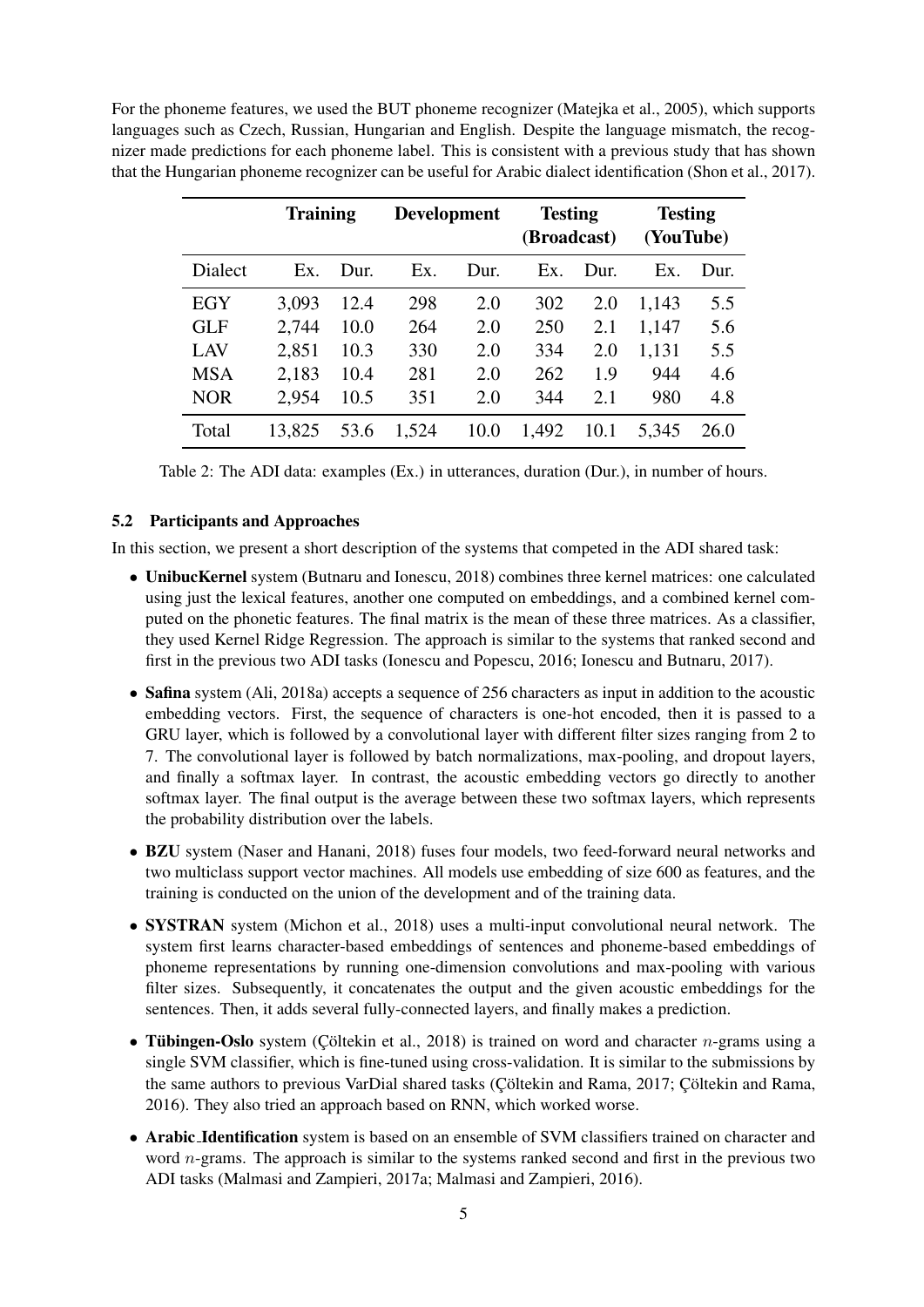Six teams submitted runs for the ADI shared task and the results are shown in Table 3. The best result, an F1 score of 0.589, was achieved by *UnibucKernel*, 1 followed by *safina*, with an F1 score of 0.575. The following three teams are tied for the third place as they are not statistically different.

| Rank          | <b>Team</b>           | F1 (Macro) |
|---------------|-----------------------|------------|
|               | UnibucKernel          | 0.589      |
| 2             | safina                | 0.576      |
| 3             | <b>BZU</b>            | 0.534      |
| 3             | <b>SYSTRAN</b>        | 0.529      |
| $\mathcal{E}$ | Tübingen-Oslo         | 0.514      |
|               | Arabic Identification | 0.500      |

Table 3: ADI results: ranked taking statistical significance into account.

#### 5.4 Summary

We introduced multi-phoneme representation for the dialectal data, thus enriching the multi-modal aspect of the dialectal challenge. For the acoustic data, we introduced new dialectal embedding features from an end-to-end dialect identification system. For the evaluation, we used a new surprise test set collected from YouTube, with the aim to test whether the participating systems are robust with respect to new domains, different from broadcast news. The results show that participants did benefit both from the linguistic and from the acoustic features. In the future, we plan to add more data from different domains.

## 6 Second German Dialect Identification (GDI)

Following the first edition of the (Swiss) German Dialect Identification task in 2017, we organized a second iteration this year. We provided cleaned and updated data on the same Swiss German dialect areas as last year (Basel, Bern, Lucerne, Zurich), and we also added a fifth "surprise dialect" for which no training data was made available. The participants could take part in the traditional four-way classification (without the surprise dialect) or in the five-way classification (with it). We received eight submissions for the four-way classification task, and one submission for the five-way classification task.

#### 6.1 Dataset

As in 2017, we extracted the training and the test datasets from the ArchiMob corpus of Spoken Swiss German. The last publicly available release of the corpus (Samardžić et al., 2016) contains 34 oral history interviews with informants speaking different Swiss German dialects, with nine additional transcriptions currently available, some of which were included in this year's GDI task.

Each interview was transcribed by one of four transcribers, using the writing system "Schwyzertütschi Dialäktschrift" proposed by Dieth (1986). The transcription is expected to show the phonetic properties of the variety, but in a way that is legible for everybody who is familiar with the standard German orthography. Although its objective is to keep track of the pronunciation, Dieth's transcription method is orthographic and partially adapted to the spelling habits in standard German. Therefore, it does not provide the same precision and explicitness as phonetic transcription methods do. Moreover, the transcription choices are dependent on the dialect, the accentuation of the syllables and – to a substantial degree – also the dialectal background of the transcriber. Following the findings of last year's GDI task, we identified several transcriber-specific idiosyncrasies and unified them wherever possible, so that transcriber effects could be reduced.<sup>2</sup> The transcriptions exclusively used lowercase. Also note that Dieth's system is hardly known to laymen, and thus Swiss German data extracted from social media would look fairly different from our transcripts.

<sup>&</sup>lt;sup>1</sup>The *UnibucKernel* team had the best system for the ADI task in 2017 as well (Ionescu and Butnaru, 2017).

 $^{2}$ In 2017, the Lucerne dialect achieved recall values of around 30%, and now we increased it to around 45%.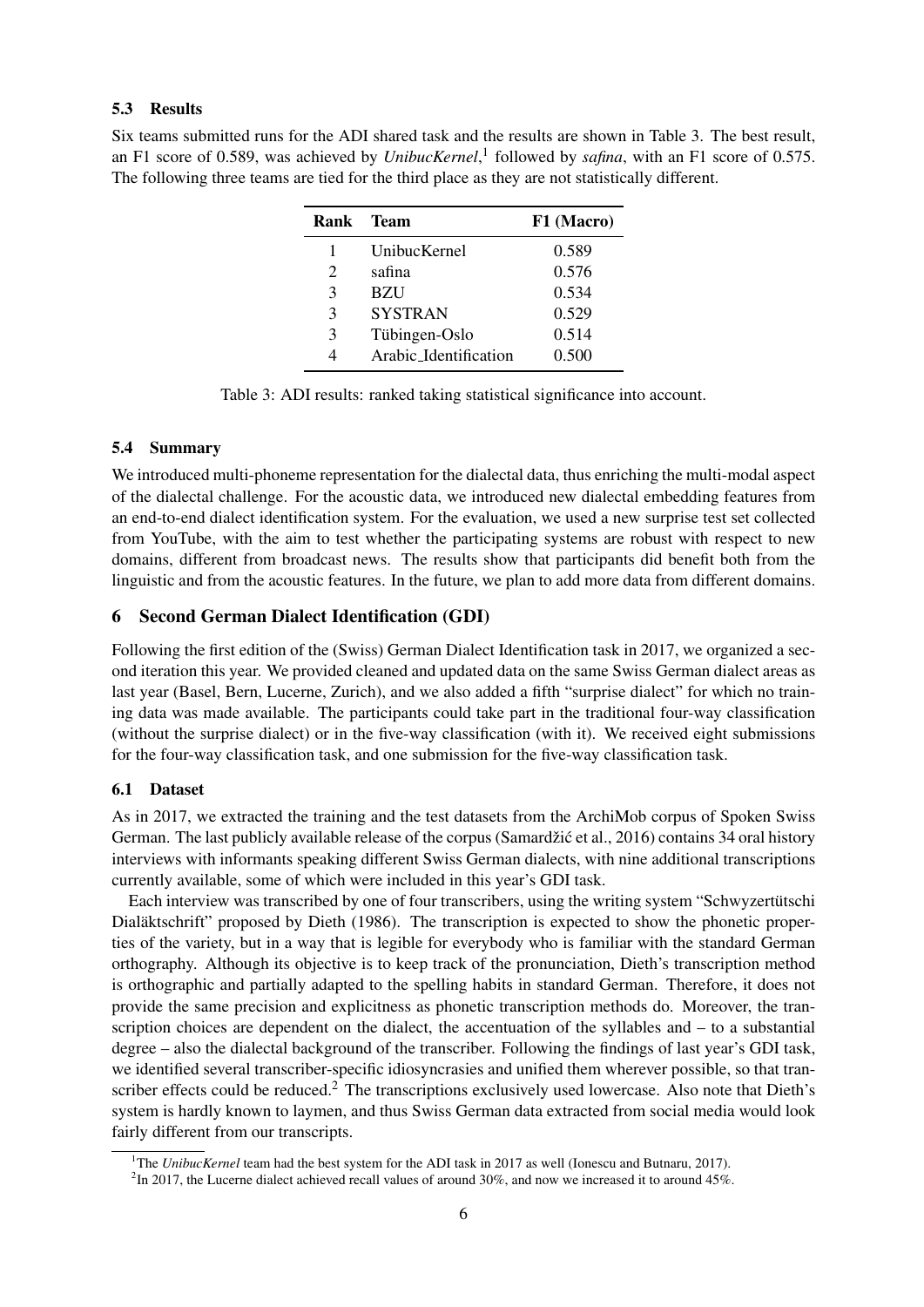| <b>Dialect</b> | <b>Set</b>  | <b>Document IDs</b>                | <b>Utterances</b> | Tokens | <b>Transcribers</b> |
|----------------|-------------|------------------------------------|-------------------|--------|---------------------|
| BE             | Train       | 1142, 1170, 1215                   | 3,889             | 28,558 | P, M                |
|                | Dev         | 1121                               | 1,067             | 7,404  | M                   |
|                | Test        | 1203                               | 1,191             | 12,013 | $\mathbf{A}$        |
| <b>BS</b>      | Train       | 1044, 1073, 1075                   | 3,349             | 27,421 | A, P                |
|                | Dev         | 1263                               | 1,572             | 9,544  | A                   |
|                | <b>Test</b> | 1224                               | 1,200             | 9,802  | $\mathbf{A}$        |
| LU             | Train       | 1007, 1261, 1008                   | 3,514             | 29,441 | A, P                |
|                | Dev         | 1195                               | 1,079             | 8,887  | P                   |
|                | Test        | 1138, 1235                         | 1,186             | 11,372 | A                   |
| ΖH             | Train       | 1082, 1087, 1143, 1244, 1270, 1055 | 3,894             | 28,820 | A, P, M             |
|                | Dev         | 1225                               | 940               | 8,099  | M                   |
|                | Test        | 1188, 1083                         | 1,175             | 9,610  | A, M                |
| XY             | Test        | 1212                               | 790               | 8,938  | P                   |

Table 4: ArchiMob interviews used for the GDI task. The surprise dialect is labeled XY.

We provided the updated versions of the GDI 2017 training data for training, the updated GDI 2017 test data for development, and yet unseen data for testing (see Table 4).<sup>3</sup> The training set contains utterances from at least three interviews per dialect, and the development and the test sets each contain utterances from at least one other interview per dialect (see Table 4). For the surprise dialect, we provided a slightly smaller test set. We encouraged the participants to include the development data as additional training data in their final systems.

As surprise dialect, we chose a text from the Valais region. The Valais Swiss German dialect is known to be very distinct from the other Swiss German dialects in terms of pronunciation and lexicon (Scherrer and Stoeckle, 2016). The Valais dialect is geographically closest to Bern and Lucerne; linguistically, it is most closely related to the Bern dialect, although it also shares some linguistic features with the Basel and the Lucerne dialects.

## 6.2 Participants and Approaches

- The SUKI submissions are generated using the HeLI method with language models containing only character 4-grams. The HeLI method is based on a product of relative frequencies with a backoff function between different language models, but the backoff function was not used in the submissions for the GDI task. The winning submission used adaptive language models, which were updated while recursively analyzing the test data.
- The Twist Bytes Meta system is trained on multiple features such as words and character  $n$ -grams (1-7 words and character bigrams). A linear SVM is trained on each feature set and on top of that, a linear SVM meta classifier using cross-validation was trained to gather the predictions.
- safina is based on character-level convolutional neural networks. This model accepts a sequence of 256 characters as input. The sequence of characters are one-hot encoded then go to a recurrent GRU layer (which works as an embedding layer), followed by a convolutional layer with different filter sizes ranging from 2 to 7. The convolutional layer is followed by batch normalization, max-pooling, dropout, and finally a softmax layer. The output of the softmax layer represents the probability distribution over the labels.
- Tübingen-Oslo submitted one system based on a linear SVM classifier and another one based on an RNN as previously described in Section 5.

<sup>&</sup>lt;sup>3</sup> For Lucerne, we exchanged parts of the development and of the training data to reduce the transcriber effects seen last year.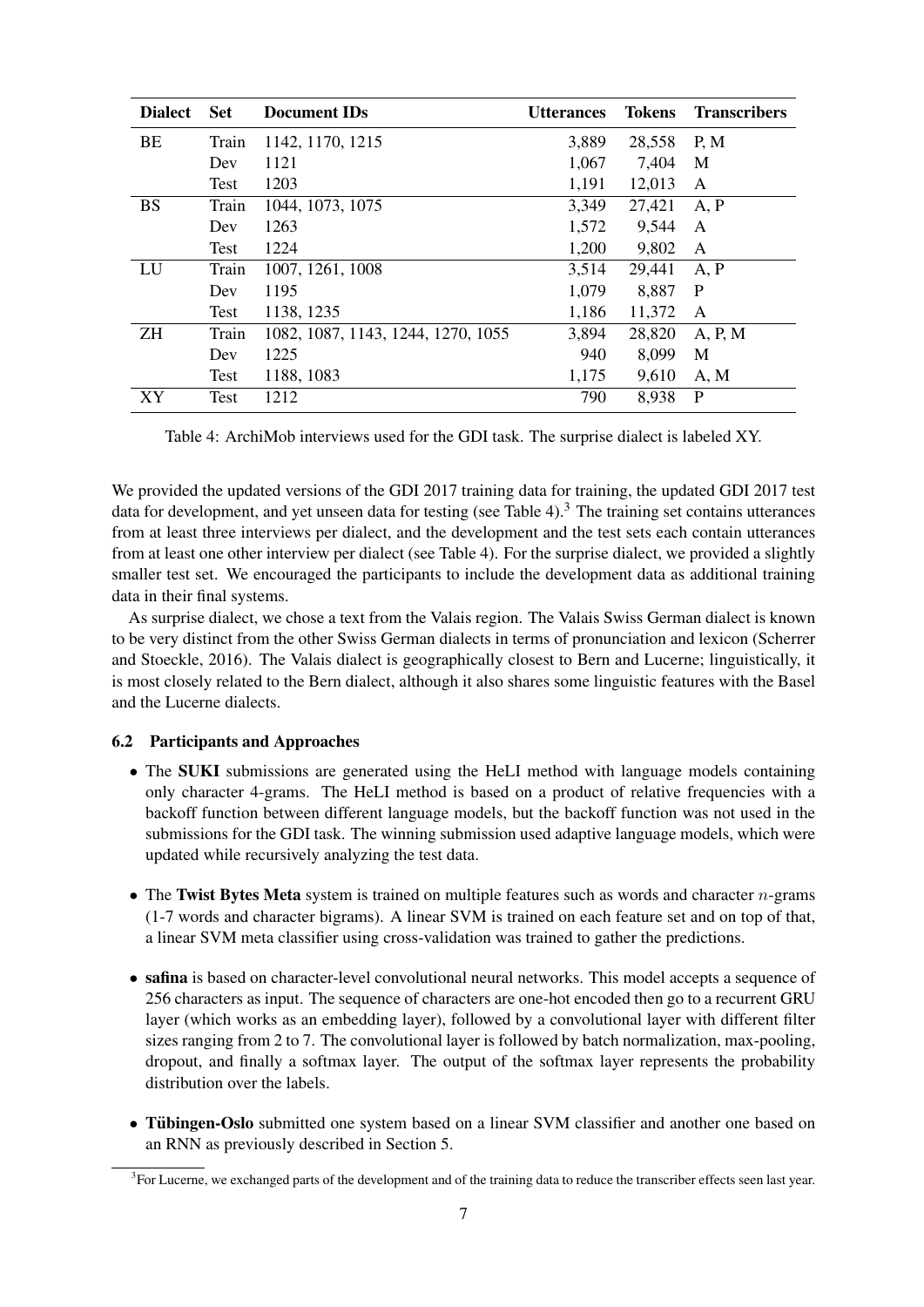- The LaMa system is a blend (weighted vote) of eight classifiers being stochastic gradient descent (hinge and modified Huber), multinomial Naïve Bayes, both counts and tf-idf, FastText, and modified Kneser-Ney smoothing. The classifiers were trained using word  $n$ -grams (1-6) and character  $n$ -grams (1-8). The hyperparameters were determined with cross-validation and searching on the development set.
- XAC system is a refined version of the *n*-gram-based Bayesline system described in last year's XAC submission to the VarDial shared tasks (Barbaresi, 2017), and previously used as a baseline for the DSL shared task (Tan et al., 2014). The XAC team achieved their best results using a Naïve Bayes classifier.
- The GDI classification system is based on an ensemble of multiple SVM classifiers. The system was trained on various word- and character-level features.
- The dkosmajac system is based on a normalized Euclidean distance measure. The distances are calculated between a sample and each class profile. The class profiles are generated by selecting the most frequent features for each class, which results in profiles that are of the same length for all the classes.

For the standard 4-way classification, we received a total of eight submissions presented in Table 5.

| Rank           | <b>Team</b>              | F1 (Macro) |
|----------------|--------------------------|------------|
| 1              | SUKI                     | 0.686      |
| 2              | <b>Twist Bytes Meta</b>  | 0.646      |
| $\overline{2}$ | safina                   | 0.645      |
| 2              | Tübingen-Oslo            | 0.640      |
| $\overline{2}$ | LaMa                     | 0.637      |
| 3              | <b>XAC</b>               | 0.634      |
| 3              | GDI classification       | 0.620      |
| 4              | dkosmajac                | 0.591      |
|                | Twist Bytes Meta (5-way) | 0.512      |

Table 5: GDI results: ranked taking statistical significance into account.

This year, the *SUKI* system is the clear winner, achieving significantly higher results than the other seven teams, with an F1 score of 0.686. Four teams ended the competition tied in the second place: *Twist Bytes Meta, safina, Tübingen-Oslo* and *LaMa*. This year's results are in the same range as last year's, even though the test data is different. With 5 out of 8 teams in an F1 bracket of 0.012, one could argue that a plateau has been reached for this type of transcription data, but the clear win of the *SUKI* system suggests that further improvements can be achieved.

For the extended 5-way classification, we received one submission, which achieved an F1 score of 0.512. It was able to identify the surprise dialect with 22.8% precision and 11.6% recall, suggesting that identifying unseen dialects is still a hard task. The surprise dialect utterances were most often identified as BE or LU, which are the two dialect areas that are geographically closest.

#### 6.4 Summary

In this second iteration of the GDI task, we provided cleaned and updated data from the same source as in 2017. This allowed us to obtain more stable results across dialects. We also launched a surprise dialect task, whose success was limited; a post-submission survey indicated that (prospective) participants mostly lacked time and resources to adapt their systems to such a semi-supervised scenario. Participants also indicated that acoustic data as well as a larger set of dialects would be welcome additions for future iterations of the GDI task.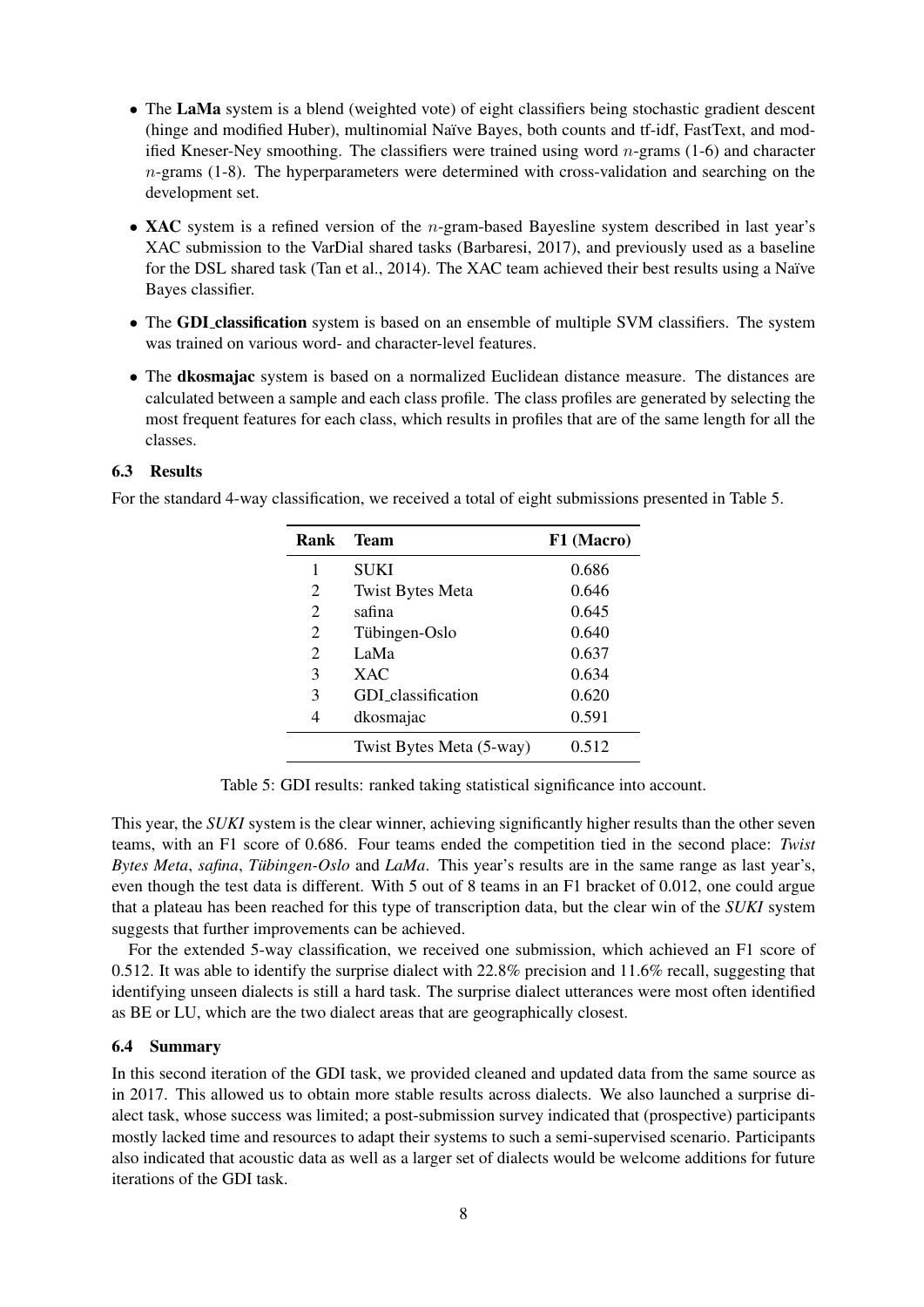### 7 Morphosyntactic Tagging of Tweets (MTT)

The task on morphosyntactic tagging of tweets focused on annotating each token of utterances in noncanonical Twitter varieties of three South-Slavic languages (Slovene, Croatian, and Serbian) with the correct morphosyntactic label out of more than 900 possible ones. The task participants were provided both with large manually annotated and raw canonical datasets, as well as small manually annotated Twitter datasets. Two dimensions of variety could be exploited in the task: (*i*) the dimension of canonical vs. non-canonical language, and (*ii*) the overall proximity of the three languages.

#### 7.1 Datasets

The provided datasets consisted of three types of data: (*i*) standard manually annotated data (standard.train), (*ii*) automatically annotated web data (web.auto), and (*iii*) Twitter variety manually annotated data (twitter. $\star$ ). The latter were split into train, dev and test sets, with the test data being withheld for the final evaluation. We give an overview of the different datasets (in number of tokens) in Table 6.

The  $t$ witter.  $\star$  datasets come from the Janes-Tag manually annotated dataset of Slovene computermediated communication (Erjavec et al., 2017) and the ReLDI-NormTagNER-\* manually annotated datasets of Croatian (Ljubešić et al., 2017a) and Serbian (Ljubešić et al., 2017b) tweets. These datasets are all similar in size, with around 40 thousand tokens available for training, 8 thousand for development and 20 thousand for testing.

The standard.train datasets mostly cover the general domain. While the Slovene and Croatian datasets are similar in size with around 500 thousand tokens, the Serbian dataset is significantly smaller, with just 87 thousand tokens.

The web.auto datasets are large web-based datasets: slWac for Slovene (Erjavec et al., 2015), hrWaC for Croatian, and srWaC for Serbian (Ljubešić and Klubička, 2014). They are automatically annotated with state-of-the-art taggers for standard Slovene (Ljubešić and Erjavec, 2016), Croatian, and Serbian (Ljubešić et al., 2016), respectively.

|                | twitter.train | twitter.dev | twitter.test | standard.train | web.auto      |
|----------------|---------------|-------------|--------------|----------------|---------------|
| Slovene        | 37.756        | 7.056       | 19.296       | 586.248        | 895.875.492   |
| Croatian       | 45,609        | 8.886       | 21.412       | 506.460        | 1,397,757,548 |
| <b>Serbian</b> | 45,708        | 9.581       | 23.327       | 86.765         | 554,627,647   |

Table 6: MTT task: size of the datasets (in number of tokens).

#### 7.2 Participants and Approaches

The following teams handed in their system descriptions:

- The UH&CU system uses a bidirectional LSTM system for sequence modeling, representing words via word embeddings and character embeddings encoding the character-level word representation with a separate BiLSTM. They use an intriguing approach to emitting tags: they generate tags as character sequences using an LSTM generator in order to handle unknown tags and complex tags (combinations of several tags for one token as a result of conflating tokens in the non-standard varieties).
- The JSI system also applies a bidirectional BiLSTM to model the sequence, representing each word via a combination of word embeddings and character-level word representations obtained via character embeddings from a separate BiLSTM. They train the network first on a concatenation of all manually annotated data, and then they tune it only on non-standard (in-domain) data. They also pretrain the character-level BiLSTM word encoder on automatically generated inflectional lexicons from the available automatically annotated web data.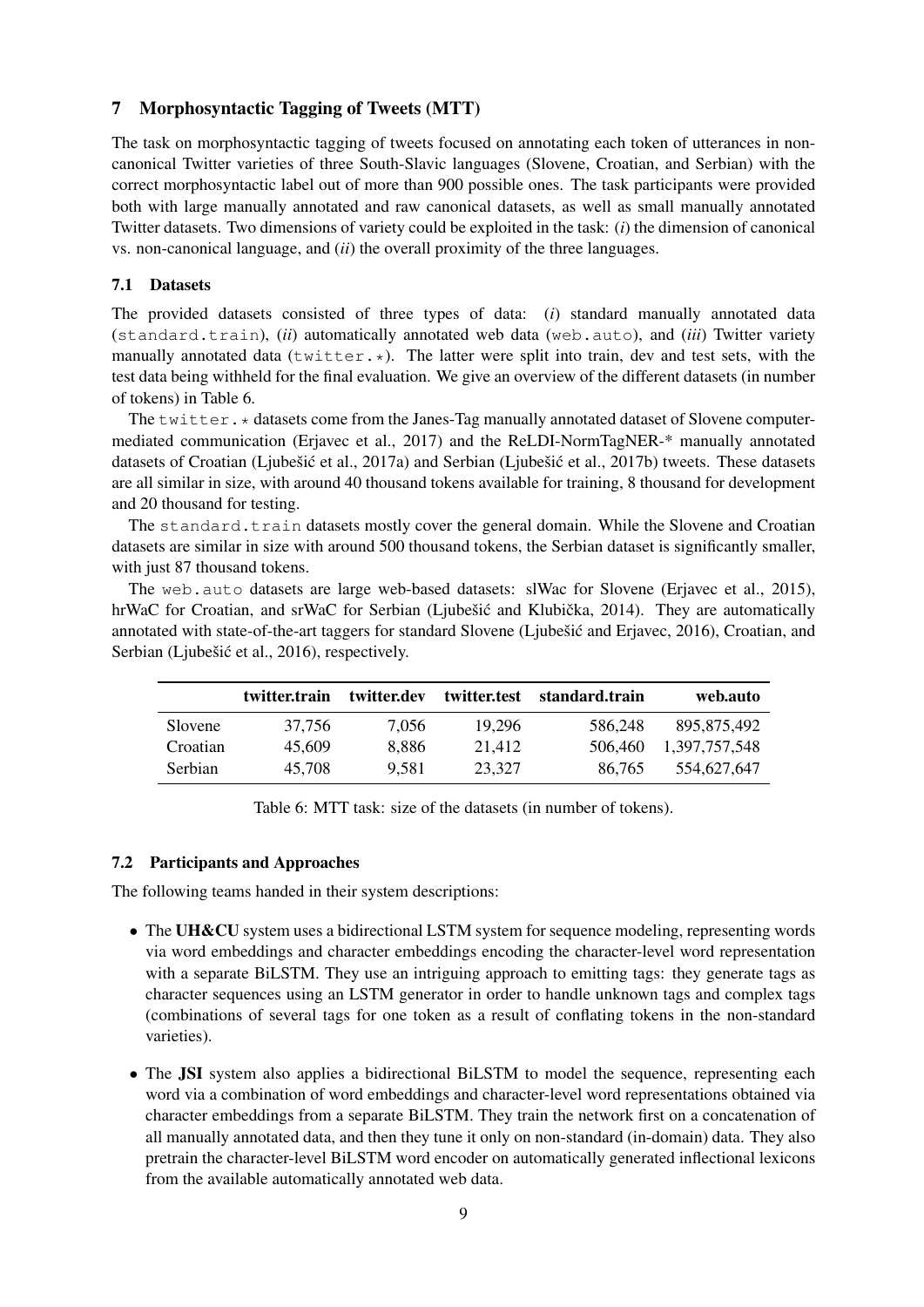- The JANES system uses a conditional random field for sequence labeling, with carefully engineered context-level, word-level, and character-level features. The authors further enrich the representation of each word with Brown clusters that were calculated on the available web data. They train their system on a combination of standard and non-standard data, in which they overrepresent non-standard data by repeating the non-standard instances. They also heavily borrow data between Croatian and Serbian.
- The DeepLIMA system uses a BiGRU modeling technique, representing words as a combination of word-level and character-level embeddings. The latter generate a word representation from character-level embeddings with a separate BiGRU. They exploit both the non-standard (in-domain) and the standard (out-of-domain) training data by training the network first on the standard data, and then on the non-standard data.

The MTT shared task received seven submissions by six teams, each of the teams submitting results for all the three languages of the shared task.

We used token-level accuracy as an evaluation measure, and we ranked the systems, taking statistical significance into account, based on the McNemar test whether the results of two neighbouring submissions are statistically significantly different at the  $p < 0.05$  level.

The results are shown in Table 7. We can see that the three best-performing teams, *UH&CU*, *JSI* and *JANES* share the first position in all languages except for Slovene, where the *JANES* team achieved statistically significantly worse results than the two other teams. All other teams performed below the *HunPos* baseline system, which was trained on a concatenation of all the available manually annotated data per language.

Given that the results for three teams are very close to each other, it is reasonable to assume that these results represent the state of the art in morphosyntactic annotation.

The high ranking of the *JANES* system, which is not neural but CRF-based, has shown that the improvements yielded by using neural networks are rather small. Ljubesić  $(2018)$  has also noted that his *JANES* system comes closer to the neural approaches as the level of non-standardness of the test data drops off. Namely, the most similar results between *JANES* and the neural approaches were obtained on Serbian and Croatian, for which 10% and 13% of the tokens, respectively, are non-standard, while significantly lower results were obtained for Slovene, where the percentage of non-standard tokens is about  $17\%$ <sup>4</sup>

|                          | Slovenian |      | Croatian |      | <b>Serbian</b> |      |
|--------------------------|-----------|------|----------|------|----------------|------|
| Team                     | Acc       | Rank | Acc      | Rank | Acc            | Rank |
| UH&CU                    | 0.884     |      | 0.887    |      | 0.900          |      |
| <b>JSI</b>               | 0.883     |      | 0.890    |      | 0.900          |      |
| <b>JANES</b>             | 0.871     | 4    | 0.893    |      | 0.900          |      |
| <b>CEA List DeepLIMA</b> | 0.826     | 6    | 0.829    | 6    | 0.821          | 6    |
| <b>LTL-UDE</b>           | 0.627     |      | 0.752    |      | 0.773          | 7    |
| CoAStaL                  | 0.626     | 8    | 0.632    | 8    | 0.524          | 8    |
| HunPos baseline          | 0.832     |      | 0.834    | 5    | 0.832          | 5    |

Table 7: MTT results: ranked taking statistical significance into account.

<sup>&</sup>lt;sup>4</sup>The author also reports results that he obtained after the system submission deadline, with statistically significant improvements over *JANES* being obtained for all languages, and the improvements strongly correlating with the percentage of non-standard tokens in the test sets.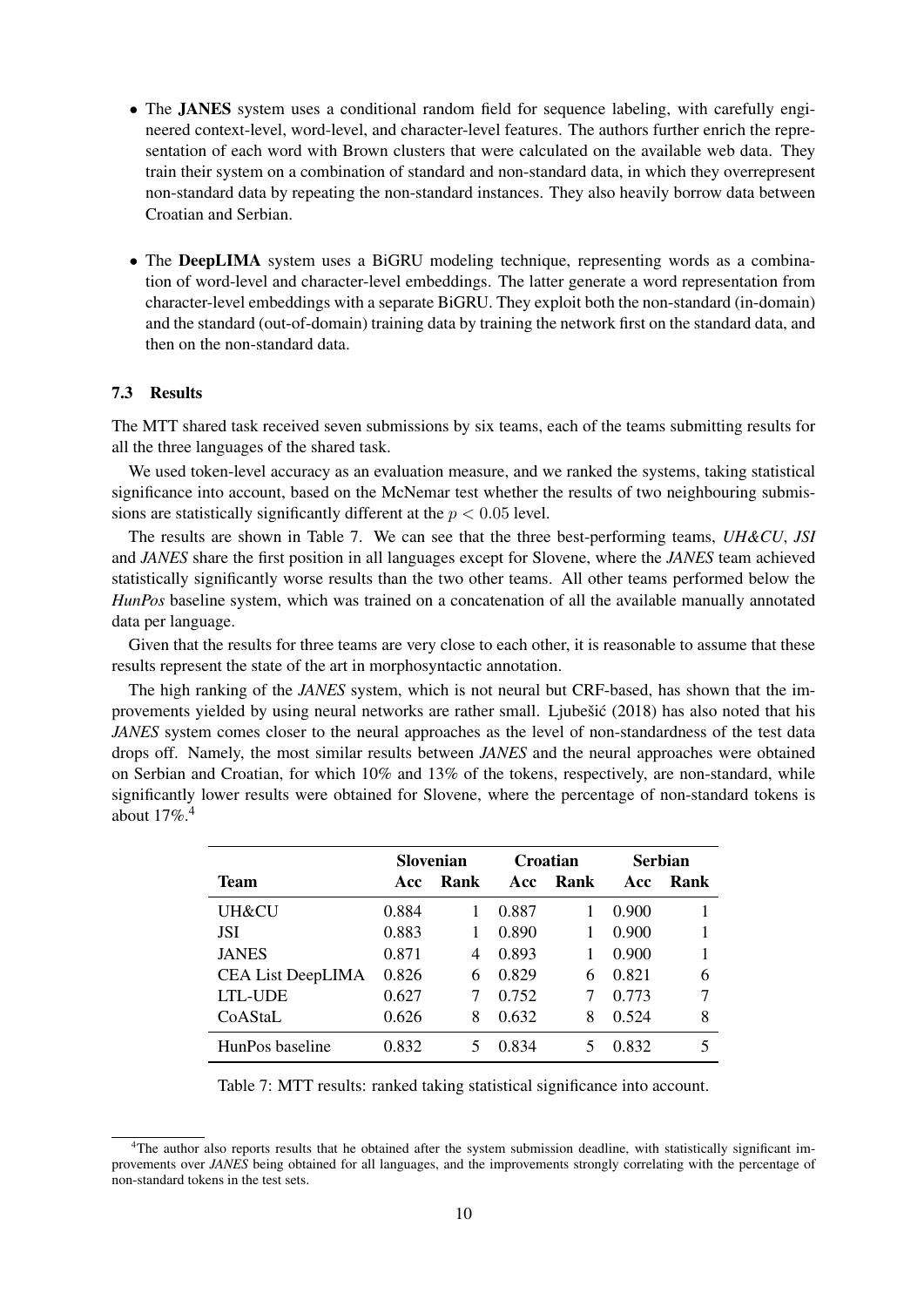#### 7.4 Summary

The experimental results have shown that by combining standard (out-of-domain) and non-standard (indomain) training data, as well as training data from closely related languages by using neural approaches or conditional random fields, the traditional *HunPos* baseline can be beaten by a wide margin, with the error reduction lying somewhere around 45%.

Moreover, the improvements when replacing traditional sequence labeling approaches such as CRFs with corresponding neural ones are quite small. However, conditional random fields need the features to be manually engineered, which requires a good knowledge of the target languages. The results also demonstrate that improvements can be achieved with neural approaches on datasets where the level of non-standardness is highest, showing that, as expected, the more complex modeling approaches start to pay off as the problems get harder.

## 8 Discriminating between Dutch and Flemish in Subtitles (DFS)

The DSF shared task focused on determining whether a text is written in the Netherlandic or in the Flemish variant of the Dutch language. The participants were provided with professionally produced subtitles written for either a Northern Dutch or a Flemish audience. Since there is a lack of automatic classification studies on Netherlandic and Flemish Dutch varieties, and no Netherlandic/Flemish corpus of this size exists, we believe it is a scientifically interesting step forward to develop and to compare language variety classification using subtitles, and thereby analyze the proximity of the language varieties in a new way. The latter is not only of interest for improving computational linguistics applications, but also for finding insights in variational linguistics in general.

## 8.1 Dataset

As stated above, the dataset consisted of subtitles from an international media localization company that produces, among others, subtitles for television channels in The Netherlands and Belgium. These subtitles range from documentaries, television shows, and movies. These raw subtitles were originally converted into linguistically annotated text in the original SUBTIEL corpus (van der Lee and van den Bosch, 2017). The dataset used for the current shared task was based on this corpus. A total of 320,500 lines were provided to the participants (300,000 for training, 20,000 for testing, and 500 for development). These lines were randomly taken from the SUBTIEL corpus, while keeping a 50/50 split of Netherlandic and Flemish Dutch lines. Each line consisted of about two to three sentences or parts of a sentence: about the length of a tweet. This resulted in a total of 11,102,274 word tokens for all three sets.

## 8.2 Participants and Approaches

- Tübingen-Oslo team used one system based on a linear SVM classifier and another one based on RNN as previously described in Section 5.
- Taurus team used a voting-based system that used character  $n$ -grams and  $n$ -grams containing syntactical information derived from Frog, Alpino and a custom surfacing procedure.
- CLiPS team used an ensemble of two Linear SVMs, one trained on word  $n$ -grams and another one trained on part-of-speech  $n$ -grams. The prediction for a document was made by the classification method that outputs the highest probability for a label.
- LaMa team had a system that is a weighted vote blending 8 classifiers: stochastic gradient descent (hinge and modified huber), multinomial Naïve Bayes, both counts and TF.IDF, FastText, and modified Kneser-Ney smoothing, as previously described in Section 6
- XAC team used the "Bayesline" system as described in Section 6. In the DFS shared task, *XAC*'s best result was obtained using a Ridge classifier.
- safina team used a one-hot encoded character-level convolutional neural network, based on character-level convolutional neural networks, as previously described in Section 5.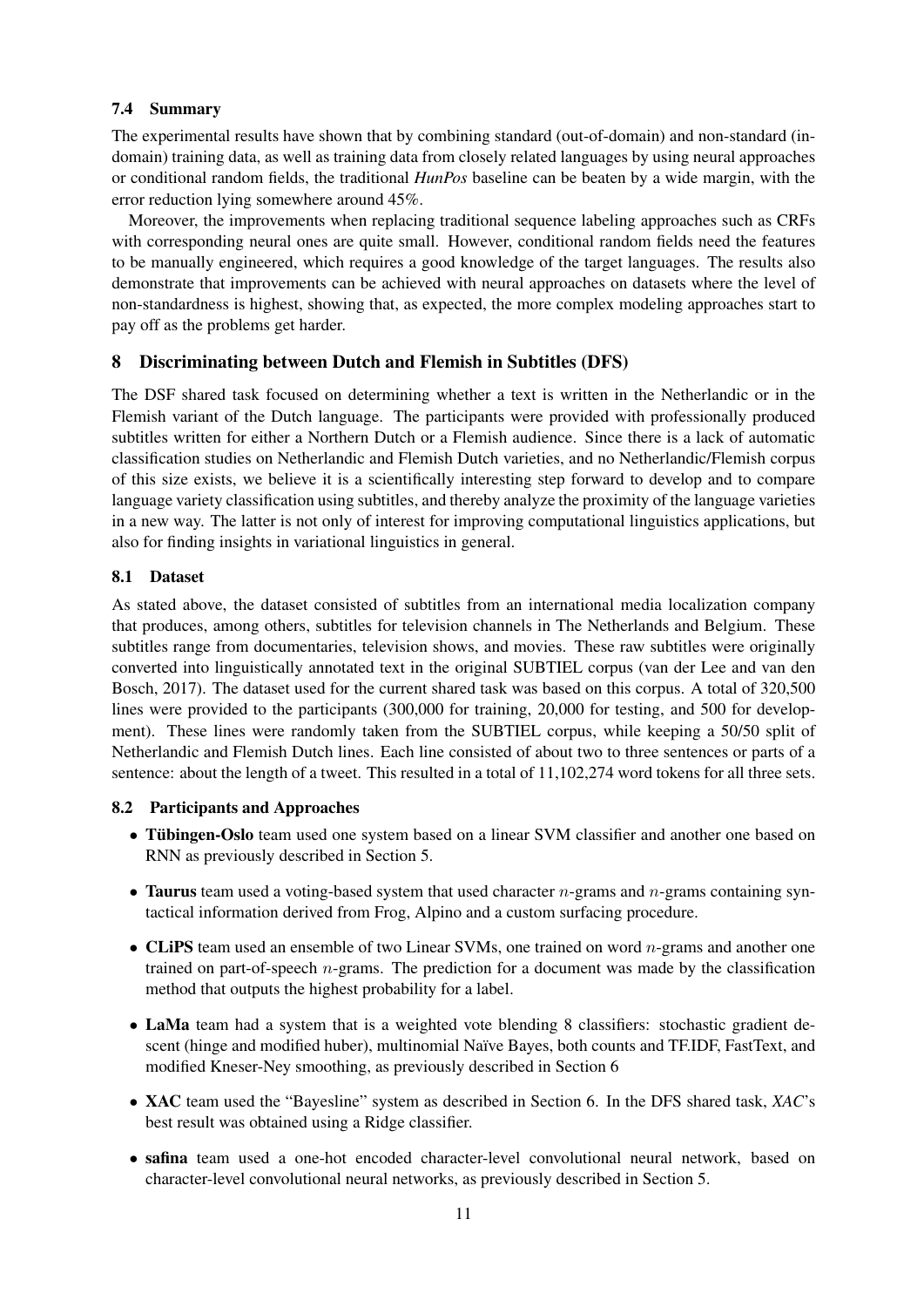- STEVENDU2018 team used a Linear SVM trained on word  $n$ -grams and a Convolutional Neural Network with pre-trained word embeddings built for Netherlandic and Flemish Dutch each, which were subsequently concatenated.
- mmb lct team used a Naïve Bayes classifier using word unigrams and bigrams.
- SUKI team submitted identification results from an identifier using the basic HeLI method with words and character *n*-grams from 1 to 8. Note that using adaptive language models with the DFS dataset did not improve the results as it did for the GDI and the ILI tasks.
- DFSlangid team used *n*-grams, skip-grams, and clustering-based word representations.
- dkosmajac team used normalised Eucledian distance measure using Adaptive Gradient Descent to optimize weights. The features used were character  $n$ -grams, as previously described in Section 6.
- benf team submitted a system trained on a separate Linear SVM on word and on character  $n$ -grams. Then they trained a Linear SVM on the output for the two feature sets.

The DFS shared task received the highest number of submissions across the five tasks, and it was also the most competitive shared task this year with nine out of twelve teams achieving an F1 score between 0.61 and 0.66. The results are presented in Table 8.

| Rank | <b>Team</b>   | F1 (Macro) |
|------|---------------|------------|
| 1    | Tübingen-Oslo | 0.660      |
| 2    | Taurus        | 0.646      |
| 3    | <b>CLiPS</b>  | 0.636      |
| 3    | LaMa          | 0.633      |
| 3    | XAC.          | 0.632      |
| 3    | safina        | 0.631      |
| 4    | STEVENDU2018  | 0.623      |
| 4    | mmb lct       | 0.620      |
| 5    | SUKI          | 0.613      |
| 6    | DFSlangid     | 0.596      |
| 7    | dkosmajac     | 0.567      |
|      | benf          | 0.558      |

Table 8: DFS results: ranked taking statistical significance into account.

The best-performing system was the one by *Tübingen-Oslo*, and it achieved an F1 score of 0.66, followed by *Taurus* with 0.646. Four teams: *CLiPS*, *LaMa*, *XAC*, and *safina* ended up tied in the third position. Even though the task proved to be very challenging, all teams achieved scores over 0.5, which is the expected baseline for this task.

## 8.4 Summary

This year's first DFS Shared Task has shown that discriminating between Dutch and Flemish is a challenging but feasible task: all submissions performed better than a 0.5 baseline. No large differences in performance were found between the groups, but the methods to achieve the best performance were quite different. Supervised methods achieved similar scores with different features, and unsupervised methods were competitive as well. We also received some suggestions from participants to further improve the corpus. It would be interesting to see if and how the performance would differ if the data is updated and cleaned based on this feedback.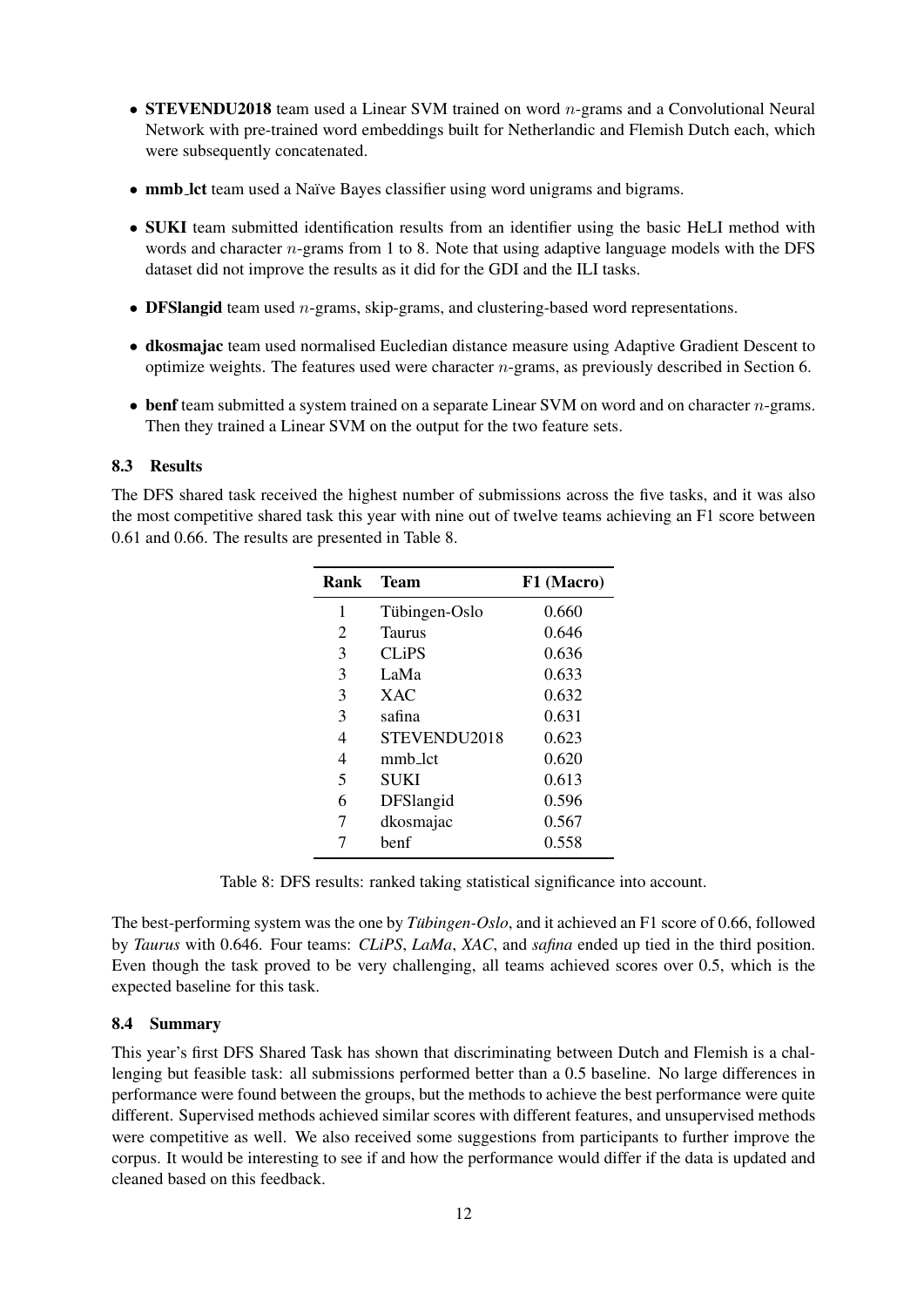#### 9 Indo-Aryan Language Identification (ILI)

Organized for the first time in VarDial 2018, the ILI shared task focused on identifying five closelyrelated languages from the Indo-Aryan language family: Hindi (also known as Khari Boli), Braj Bhasha, Awadhi, Bhojpuri, and Magahi. These languages form part of a continuum starting from Western Uttar Pradesh (Hindi and Braj Bhasha) to Eastern Uttar Pradesh (Awadhi and Bhojpuri) and the neighbouring Eastern state of Bihar (Bhojpuri and Magahi).

For this task, participants were provided with a dataset of approximately 15,000 sentences in each language, mainly from the literature domain, published on the web or in print. It is the first dataset that is made available for these languages (except for Hindi), and we believe it would be useful not only for automatic identification of languages and for developing NLP applications, but it could also help in gaining insights into the proximity level of these languages, which are hypothesised to form a continuum and are often wrongly considered to be varieties of Hindi, especially outside scholarly linguistic circles.

#### 9.1 Dataset

The data for this task was collected from both hard printed and digital sources. Printed materials were obtained from different institutions that promote these languages. We also gathered data from libraries, as well as from local literary and cultural groups. We collected printed stories, novels and essays in books, magazines, and newspapers. We scanned the printed materials, then we performed OCR, and finally we asked native speakers of the respective languages to correct the OCR output. Since there are no specific OCR models available for these languages, we used the Google OCR for Hindi, part of the Drive API. Since all the languages used the Devanagari script, we expected the OCR to work reasonably well, and overall it did. We further managed to get some blogs in Magahi and Bhojpuri.

There are several corpora already available for Modern Standard Hindi (Kumar, 2012; Kumar, 2014a; Kumar, 2014b; Choudhary and Jha, 2011). However, in order to keep the domain the same as for the other languages, we collected data from blogs that mainly contain stories and novels. Thus, the Modern Standard Hindi data collected for this study is also from the literature domain.<sup>5</sup>

#### 9.2 Participants and Approaches

- The SUKI team used HeLI with adaptive language models based on character  $n$ -grams from 1 to 6, as previously described in Section 5. The also used an iterative version of the language model adaptation technique, with three additional adaptation epochs.
- Tübingen-Oslo team submitted a system using a linear SVM and another one based on an RNN, as previously described in Section 5.
- XAC team used the "Bayesline" system, as described in Section 6. In the ILI shared task, XAC's best result was obtained using a Ridge classifier.
- ILIdentification team used features such as n-grams, skip-grams, and clustering-based word representations. They tried both single classifiers as well as ensembles and stacked generalization.
- safina team used one-hot encoded character-level convolutional neural network, as previously described in Section 6.
- $\bullet$  dkosmajac used character *n*-grams with a normalized Eucledian distance measure and Adaptive Gradient Descent to optimize weights, as previously described in Section 6.
- we are indian team combined an RNN-sequence model with bidirectional LSTMs. They created word embedding for all the languages present in the dataset.
- The LaMa team used a Multinomial Naïve Bayes classifier with both word and character  $n$ -grams, of size 1-8 and 1-6 respectively, for which the raw counts are the feature values.

 ${}^{5}$ For more detail about the dataset, please see (Kumar et al., 2018).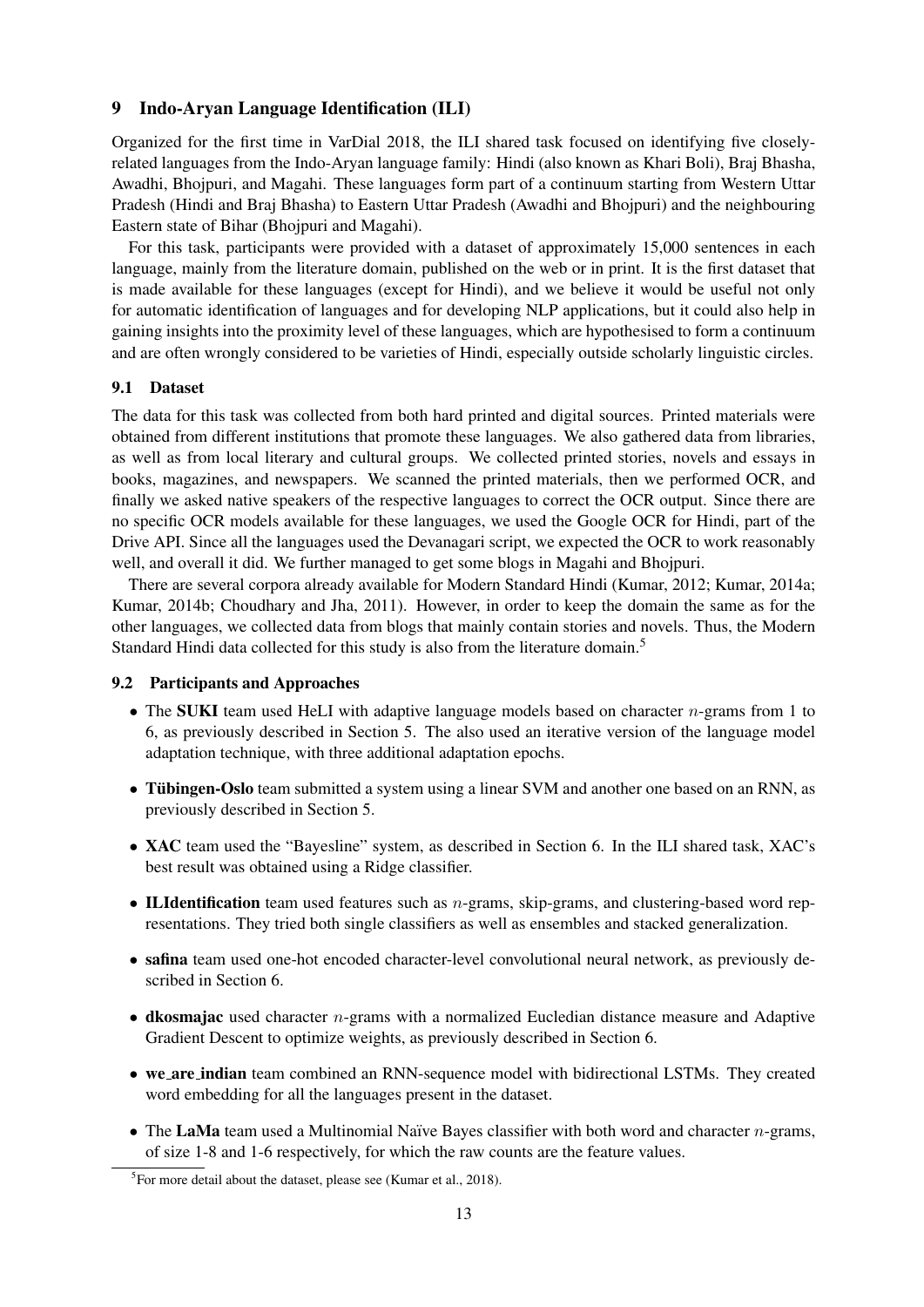| Rank           | - Team                  | F1 (Macro) |
|----------------|-------------------------|------------|
| 1              | SUKI                    | 0.958      |
| 2              | Tübingen-Oslo           | 0.902      |
| $\overline{2}$ | <b>XAC</b>              | 0.898      |
| 3              | <b>ILIdentification</b> | 0.889      |
| 4              | safina                  | 0.863      |
| 5              | dkosmajac               | 0.847      |
| 5              | we_are_indian           | 0.836      |
| 6              | LaMa                    | 0.819      |

The ILI shared task received eight submissions, and the results are shown in Table 9.

Table 9: ILI results: ranked taking statistical significance into account.

The highest ranked team was *SUKI*, which achieved an F1 score of 0.958, while the *LaMa* team had the lowest F1 score of 0.819. Two teams were tied for the second place: *Tübingen-Oslo* and *XAC*. There was a tie between two teams for the fifth place as well.

#### 9.4 Summary

The first ILI shared task was successful in terms of participation with eight submissions. In terms of performance, all submissions achieved an F1 score of more than 0.81, which is a high score for a 5-class classification set-up, and higher than the results achieved in the other VarDial shared tasks. One of the interesting aspects of the task was the wide variety of approaches used by the participants.

In future work, we plan to increase the dataset of these less-resourced languages: Braj Bhasha, Awadhi, Bhojpuri and Magahi.

### 10 Conclusion and Future Work

We have presented the results and the findings for the five shared tasks that were organized as part of the VarDial Evaluation Campaign in 2018. Two tasks were re-runs from previous years (ADI and GDI), and there were also three new tasks (DFS, ILI, and MTT).

We included a short description for each participant's systems. For a complete description, we included references to the system description papers, which were presented in the VarDial workshop and published in the workshop proceedings.

The VarDial evaluation campaign was introduced in 2017, following the organization of successful shared tasks that have been co-located with VarDial since 2004. In its second edition, the campaign featured a record number of shared tasks and attracted a record number of participants. Participation in each individual task ranged from six teams competing in the ADI and MTT tasks to 12 teams for the DFS task.

In a potential third edition of the VarDial evaluation campaign, we aim to bring more diversity by organizing competitions on other relevant NLP tasks such as lexical variation or machine translation, to name a few. With the exception of MTT, the shared tasks this year dealt mostly with the problem of discriminating between similar languages, varieties, and dialects. Even though this topic has been attracting a lot of attention from the research community (Jauhiainen et al., 2018d), we believe that there is room for shared tasks on other relevant topics in future iterations of the VarDial evaluation campaign.

#### Acknowledgements

We would like to thank the participants of the VarDial Evaluation Campaign for their hard work, support, and feedback. We further thank the VarDial workshop program committee members for thoroughly reviewing the shared task system papers as well as this report.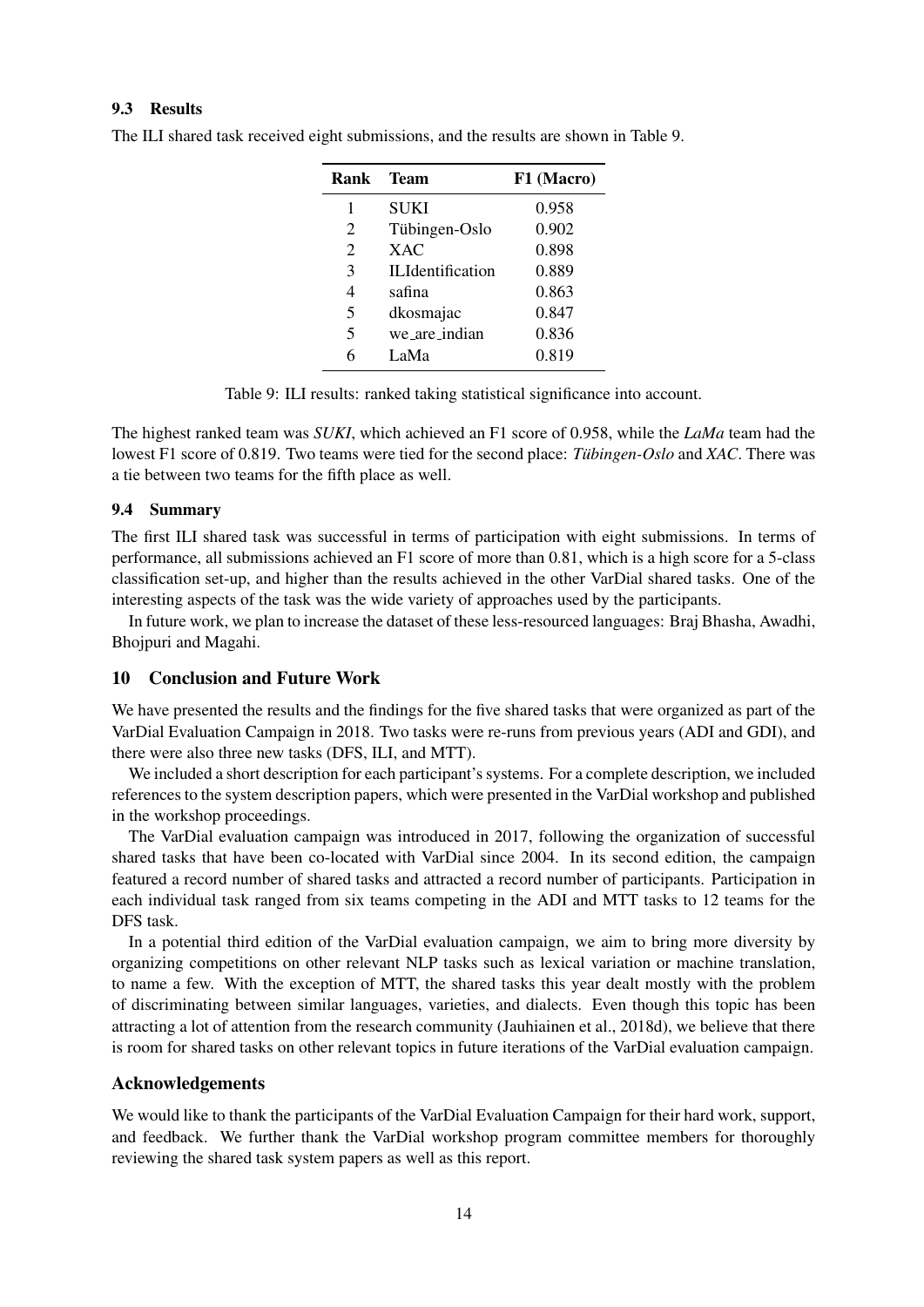#### References

- Ahmed Ali, Stephan Vogel, and Steve Renals. 2017. Speech recognition challenge in the wild: Arabic MGB-3. In *Proceedings of the IEEE Automatic Speech Recognition and Understanding Workshop (ASRU)*.
- Mohamed Ali. 2018a. Character level convolutional neural network for Arabic dialect identification. In *Proceedings of the Fifth Workshop on NLP for Similar Languages, Varieties and Dialects (VarDial)*.
- Mohamed Ali. 2018b. Character level convolutional neural network for German dialect identification. In *Proceedings of the Fifth Workshop on NLP for Similar Languages, Varieties and Dialects (VarDial)*.
- Mohamed Ali. 2018c. Character level convolutional neural network for Indo-Aryan language identification. In *Proceedings of the Fifth Workshop on NLP for Similar Languages, Varieties and Dialects (VarDial)*.
- Adrien Barbaresi. 2017. Discriminating between similar languages using weighted subword features. In *Proceedings of the VarDial Workshop (VarDial)*.
- Adrien Barbaresi. 2018. Computationally efficient discrimination between language varieties with large feature vectors and regularized classifiers. In *Proceedings of the Fifth Workshop on NLP for Similar Languages, Varieties and Dialects (VarDial)*.
- Fernando Benites, Ralf Grubenmann, Pius von Däniken, Dirk von Grünigen, Jan Deriu, and Mark Cieliebak. 2018. Twist Bytes – German dialect identification with data mining optimization. In *Proceedings of the Fifth Workshop on NLP for Similar Languages, Varieties and Dialects (VarDial)*.
- Yves Bestgen. 2017. Improving the character ngram model for the DSL task with BM25 weighting and less frequently used feature sets. In *Proceedings of the VarDial Workshop (VarDial)*.
- Andrei M. Butnaru and Radu Ionescu. 2018. UnibucKernel Reloaded: First place in Arabic dialect identification for the second year in a row. In *Proceedings of the Fifth Workshop on NLP for Similar Languages, Varieties and Dialects (VarDial)*.
- Cağrı Çöltekin and Taraka Rama. 2016. Discriminating similar languages with linear SVMs and neural networks. In *Proceedings of the VarDial Workshop (VarDial)*.
- Çağrı Çöltekin and Taraka Rama. 2017. Tübingen system in VarDial 2017 shared task: Experiments with language identification and cross-lingual parsing. In *Proceedings of the VarDial Workshop (VarDial)*.
- Cağrı Cöltekin, Taraka Rama, and Verena Blaschke. 2018. Tübingen-Oslo team at the VarDial 2018 evaluation campaign: An analysis of n-gram features in language variety identification. In *Proceedings of the Fifth Workshop on NLP for Similar Languages, Varieties and Dialects (VarDial)*.
- Narayan Choudhary and Girish Nath Jha. 2011. Creating multilingual parallel corpora in Indian languages. In *Proceedings of LTC*.
- Alina Maria Ciobanu, Shervin Malmasi, and Liviu P. Dinu. 2018a. German dialect identification using classifier ensembles. In *Proceedings of the Fifth Workshop on NLP for Similar Languages, Varieties and Dialects (VarDial)*.
- Alina Maria Ciobanu, Marcos Zampieri, Shervin Malmasi, Santanu Pal, and Liviu P. Dinu. 2018b. Discriminating between Indo-Aryan languages using SVM ensembles. In *Proceedings of the Fifth Workshop on NLP for Similar Languages, Varieties and Dialects (VarDial)*.
- Eugen Dieth. 1986. *Schwyzertütschi Dialäktschrift*. 2 edition.
- Steven Du and Yuan Yuan Wang. 2018. STEVENDU2018's system in VarDial 2018: Discriminating between Dutch and Flemish in subtitles. In *Proceedings of the Fifth Workshop on NLP for Similar Languages, Varieties and Dialects (VarDial)*.
- Tomaž Erjavec, Nikola Ljubešić, and Nataša Logar. 2015. The slWaC corpus of the Slovene web. *Informatica*, 39(1):35–42.
- Tomaž Erjavec, Darja Fišer, Jaka Čibej, Špela Arhar Holdt, Nikola Ljubešić, and Katja Zupan. 2017. CMC training corpus Janes-Tag 2.0. Slovenian language resource repository CLARIN.SI.
- Divyanshu Gupta, Gourav Dhakad, Jayprakash Gupta, and Anil Kumar Singh. 2018. IIT (BHU) System for Indo-Aryan language identification (ILI) at VarDial 2018. In *Proceedings of the Fifth Workshop on NLP for Similar Languages, Varieties and Dialects (VarDial)*.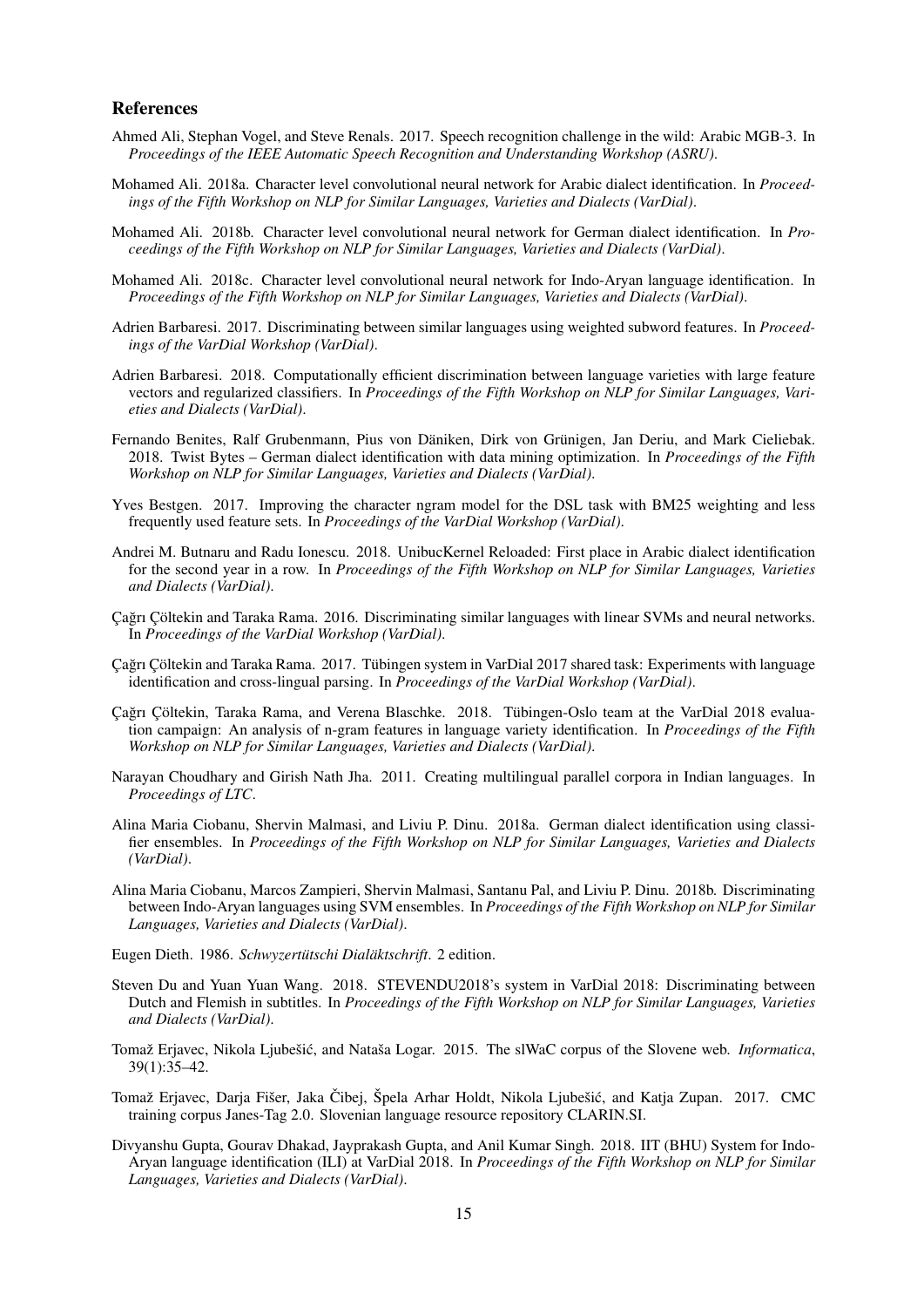- Radu Tudor Ionescu and Andrei Butnaru. 2017. Learning to identify Arabic and German dialects using multiple kernels. In *Proceedings of the VarDial Workshop (VarDial)*.
- Radu Tudor Ionescu and Marius Popescu. 2016. UnibucKernel: An approach for Arabic dialect identification based on multiple string kernels. In *Proceedings of the VarDial Workshop (VarDial)*.
- Tommi Jauhiainen, Heidi Jauhiainen, and Krister Linden. 2018a. HeLI-based experiments in discriminating ´ between Dutch and Flemish subtitles. In *Proceedings of the Fifth Workshop on NLP for Similar Languages, Varieties and Dialects (VarDial)*.
- Tommi Jauhiainen, Heidi Jauhiainen, and Krister Linden. 2018b. HeLI-based experiments in Swiss German ´ dialect identification. In *Proceedings of the Fifth Workshop on NLP for Similar Languages, Varieties and Dialects (VarDial)*.
- Tommi Jauhiainen, Heidi Jauhiainen, and Krister Linden. 2018c. Iterative language model adaptation for Indo- ´ Aryan language identification. In *Proceedings of the Fifth Workshop on NLP for Similar Languages, Varieties and Dialects (VarDial)*.
- Tommi Jauhiainen, Marco Lui, Marcos Zampieri, Timothy Baldwin, and Krister Linden. 2018d. Automatic ´ language identification in texts: A survey. *arXiv preprint arXiv:1804.08186*.
- Sameer Khurana and Ahmed Ali. 2016. QCRI advanced transcription system (QATS) for the Arabic Multi-Dialect Broadcast Media Recognition: MGB-2 Challenge. In *Proceedings of SLT*.
- Tim Kreutz and Walter Daelemans. 2018. Exploring classifier combinations for language variety identification. In *Proceedings of the Fifth Workshop on NLP for Similar Languages, Varieties and Dialects (VarDial)*.
- Martin Kroon, Maria Medvedeva, and Barbara Plank. 2018. When simple n-gram models outperform syntactic approaches: Discriminating between Dutch and Flemish. In *Proceedings of the Fifth Workshop on NLP for Similar Languages, Varieties and Dialects (VarDial)*.
- Ritesh Kumar, Bornini Lahiri, Deepak Alok, Atul Kr. Ojha, Mayank Jain, Abdul Basit, and Yogesh Dawar. 2018. Automatic identification of closely-related Indian languages: Resources and experiments. In *Proceedings of the Eleventh International Conference on Language Resources and Evaluation (LREC)*.
- Ritesh Kumar. 2012. Challenges in the development of annotated corpora of computer-mediated communication in Indian languages: A case of Hindi. In *Proceedings of the Eight International Conference on Language Resources and Evaluation (LREC)*.
- Ritesh Kumar. 2014a. Developing politeness annotated corpus of Hindi blogs. In *Proceedings of the Ninth International Conference on Language Resources and Evaluation (LREC)*.
- Ritesh Kumar. 2014b. *Politeness in Online Hindi Texts: Pragmatic and Computational Aspects*. Ph.D. thesis, Jawaharlal Nehru University.
- Nikola Ljubešić and Filip Klubička. 2014. {bs,hr,sr}wac web corpora of Bosnian, Croatian and Serbian. In *Proceedings of the 9th Web as Corpus Workshop (WaC-9)*, pages 29–35.
- Nikola Ljubešić, Tomaž Erjavec, Maja Miličević, and Tanja Samardžić. 2017a. Croatian Twitter training corpus ReLDI-NormTagNER-hr 2.0. Slovenian language resource repository CLARIN.SI.
- Nikola Ljubešić, Tomaž Erjavec, Maja Miličević, and Tanja Samardžić. 2017b. Serbian Twitter training corpus ReLDI-NormTagNER-sr 2.0. Slovenian language resource repository CLARIN.SI.
- Nikola Ljubešić. 2018. Comparing CRF and LSTM performance on the task of morphosyntactic tagging of non-standard varieties of South Slavic languages. In *Proceedings of the Fifth Workshop on NLP for Similar Languages, Varieties and Dialects (VarDial)*.
- Nikola Ljubešić and Tomaž Erjavec. 2016. Corpus vs. lexicon supervision in morphosyntactic tagging: the case of Slovene. In *Proceedings of the Tenth International Conference on Language Resources and Evaluation (LREC)*.
- Nikola Ljubešić, Filip Klubička, Željko Agić, and Ivo-Pavao Jazbec. 2016. New inflectional lexicons and training corpora for improved morphosyntactic annotation of Croatian and Serbian. In *Proceedings of the Tenth International Conference on Language Resources and Evaluation (LREC)*.
- Shervin Malmasi and Marcos Zampieri. 2016. Arabic dialect identification in speech transcripts. In *Proceedings of the VarDial Workshop (VarDial)*.